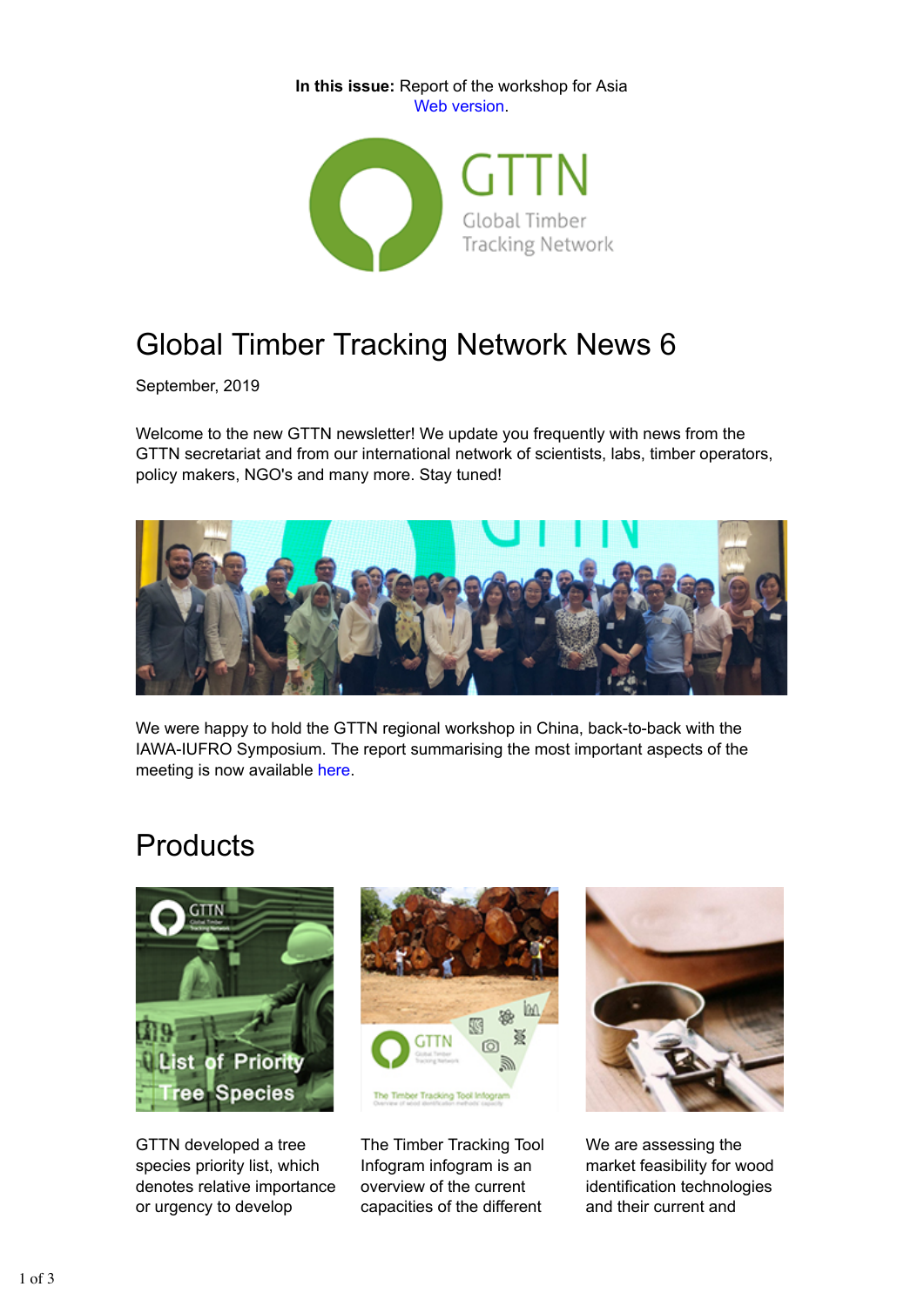reference data for the species. The list is based on the CITES Appendices and the IUCN Red List; statistics on infractions in wood trade; species for which reference data have been or is being developed since the first version of the list; and global trade or market importance of species. Read more here.

timber tracking tools. It guides and informs on the different possibilities offered for the different identification requests, depending on the type of sample, and approx. budget. The guide links to a list of experts in timber tracking who we currently know of in the world. Read more here.

potential applications. This survey is addressed to experts engaged in enforcement and due diligence activities in both timber producing and consuming countries. Feel free to share the link to the survey with your colleagues.

Click here to proceed to the survey (also in ES and FR).

### Media



The tree detectives episode of BBC's People fixing the world program clearly explains what GTTN stands for with concrete examples. It provides a very practical insight into the scientific work to stop illegal logging and to protect the forests. Watch.



This series shows Cady Lancaster from the U.S. Fish and Wildlife Service Forensics laboratory, where she is building a reference database with the goal of identifying timber crimes, victims and suspects at a local, federal and international level. Watch.



Different GTTN members' efforts to fight illegal trade were highlighted in an article by Nature. It also shows that law enforcers, investigating nongovernment organisations and scientists are optimistic that they can start to turn the tide on the illegal timber trade. Read.

#### **Events**